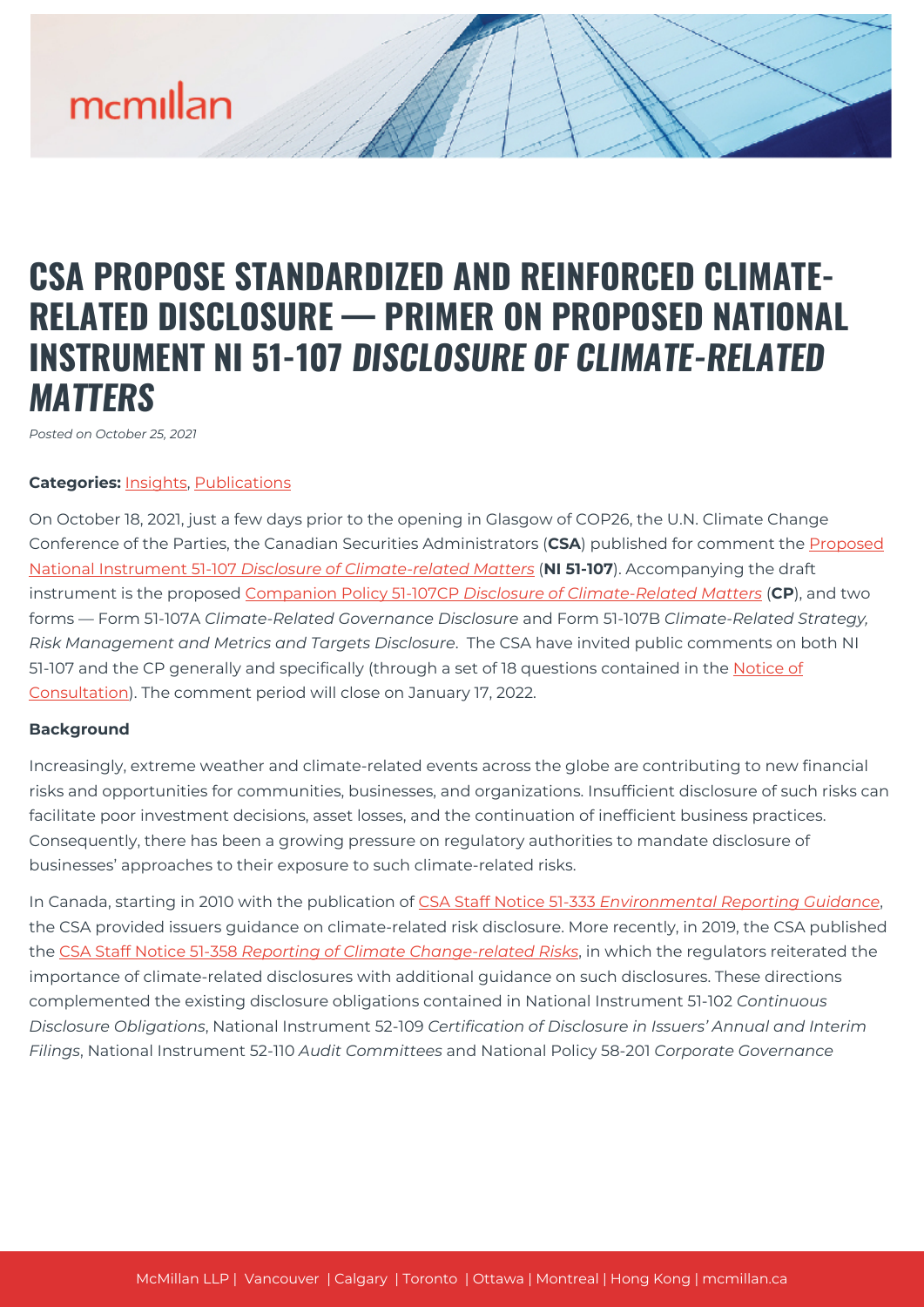#### *Guidelines*.

In the spring of 2021, the CSA conducted a targeted review of the climate-related disclosure by reporting issuers and analysed international regulatory developments on this front. In its review, the CSA found that issuers' climate-related disclosure are often not complete, consistent or comparable and that quantitative information was often limited and inconsistent. The staff also noted that issuers usually cherry picked their disclosure. The regulators also discovered that the sustainability reporting was often silo-ed and not necessarily integrated into periodic reporting. This prompted the CSA to publish for comments NI 51-107 and the CP.

### **Disclosure on Four Core TCFD Elements**

With certain modifications described in the CP, NI 51-107 proposes new climate-related disclosure aligned with the four core disclosure elements of the June 2017 [Recommendations](https://assets.bbhub.io/company/sites/60/2021/10/FINAL-2017-TCFD-Report.pdf) (**TCFD Recommendations**) of the [Task](https://www.fsb-tcfd.org/) [Force on Climate-related Financial Disclosures](https://www.fsb-tcfd.org/) (**TCFD**). Over 1,500 organizations, including over 1,340 companies with market capitalization of \$12.6 trillion now use the TCFD Recommendations as a component of their climate-related disclosure. Currently, regulators in New Zealand, the EU and the UK are moving toward requiring TCFD disclosure through legislation and regulation. The TCFD was established in 2015 by the Financial Stability Board, an international body that monitors and makes recommendations about the global financial system, to develop a set of voluntary climateDrelated financial risk disclosures.

#### **Detailed Analysis of NI 51-107**

#### *What to Disclose?*

Part 2 of NI 51-107 and Form 51-107A and Form 51-107B will require a reporting issuer to provide climate-related disclosure along the four core elements of the TCFD Recommendations plus greenhouse gas (**GHG**) emissions:

| <b>Form 51-107A</b>                                 | <b>Form 51-107B</b> |                                                        |                                                                      |                                             |  |
|-----------------------------------------------------|---------------------|--------------------------------------------------------|----------------------------------------------------------------------|---------------------------------------------|--|
| <b>Strategy</b><br><b>Governance</b><br>(mandatory) | (only if material)  | <b>Risk</b><br><b>Management</b><br>(only if material) | <b>Metrics and</b><br><b>Targets (M&amp;T)</b><br>(only if material) | <b>GHG Emissions</b><br>(comply or explain) |  |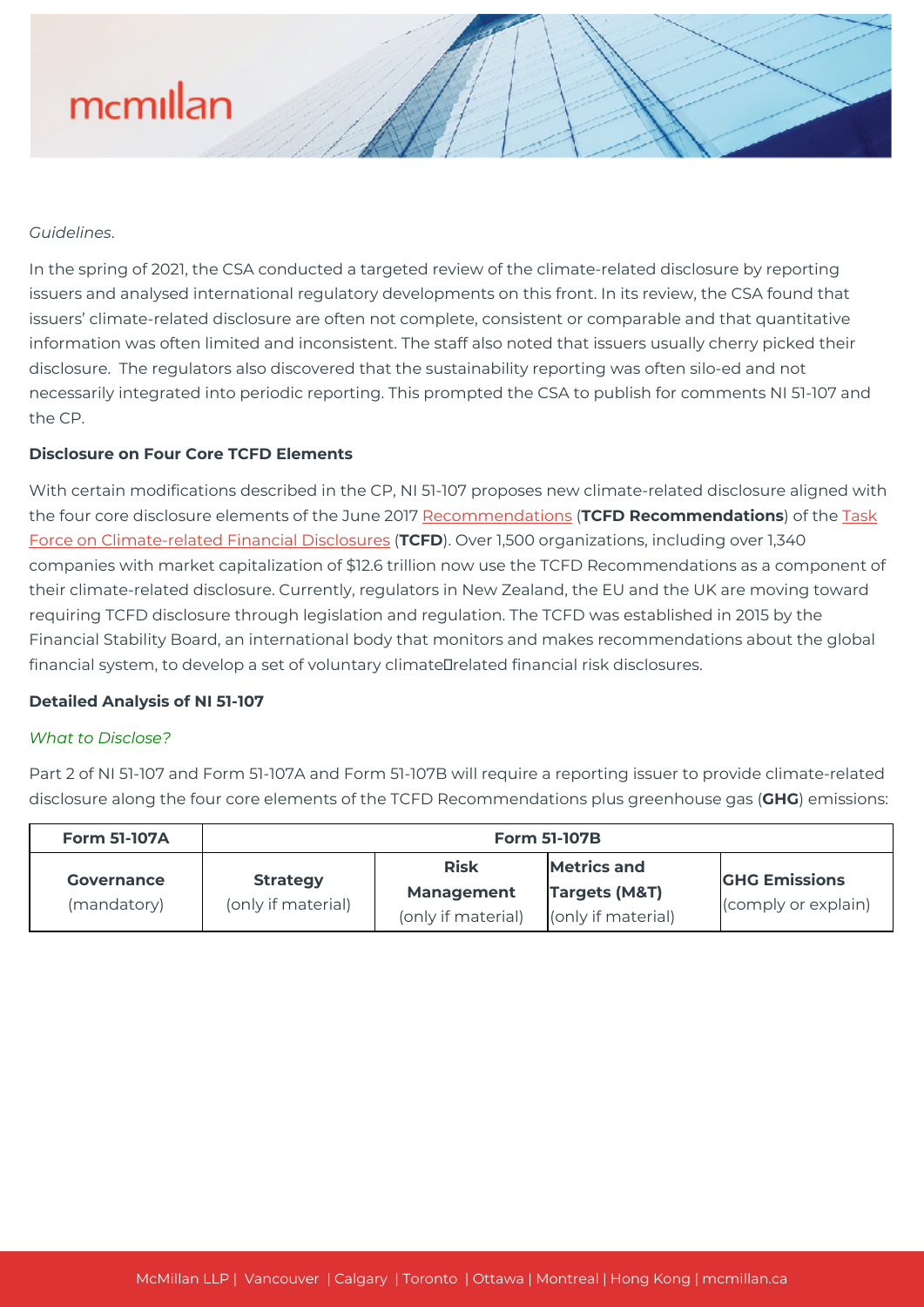|                       |                       |                                          | · Disclose the metrics |                      |
|-----------------------|-----------------------|------------------------------------------|------------------------|----------------------|
|                       |                       |                                          | used to assess         |                      |
|                       | Describe climate-     | Describe the                             | climate-related risks  |                      |
| Describe board's      | related risks and     | organization's                           | and opportunities in   |                      |
| oversight of climate- | opportunities the     | processes for                            | line with the issuer's | Disclose issuer's    |
| related risks and     | organization has      | identifying, assessing strategy and risk |                        | Scope 1, 2 and 3 GHG |
| opportunities and     | identified over the   | and managing                             | management             | emissions and the    |
| management's role     | short, medium, and    | climate-related risks                    | process.               | related risks or the |
| in assessing and      | long-term and their   | and how such                             | Disclose the targets   | issuer's reasons for |
| managing climate-     | impact on             | processes are                            | used to manage         | not disclosing this  |
| related risks and     | businesses, strategy, | integrated into the                      | climate-related risks  | linformation.        |
| opportunities.        | and financial         | overall risk                             | and opportunities      |                      |
|                       | planning.             | management.                              | and the issuer's       |                      |
|                       |                       |                                          | performance against    |                      |
|                       |                       |                                          | these targets.         |                      |

### *How to Disclose?*

The specific requirements regarding the nature and form of disclosure for each of these disclosure elements are provided in Form 510107A with respect to governance and in Form 51-107B with respect to strategy, risk management, M&T and GHG emissions. This disclosure must be provided in the following public disclosure documents:

- **Governance (Form 51-107A)**: In the proxy soliciting management information circular or, if the reporting issuer does not send a management information circular, its AIF or, if it does not file an AIF, its annual MD&A. The disclosure of governance related information is mandatory.
- **Strategy, Risk Management, M&T and GHG Emissions (Form 51-107B)**: In the reporting issuer's AIF, or if it does not file an AIF, in its annual MD&A. The disclosure of information related to strategy, risk management, and M&T is required if material.

Under item 4(a) of Form 51-107B an issuer would be required to disclose each of its Scope 1, Scope 2 and Scope 3 GHG emissions or explain why it has not done such disclosure on a "comply or explain" basis. For example, where an issuer has discussed its Scope 1 and Scope 2 GHG emissions, but not its Scope 3 GHG emission, the issuer would be required to explain why it has done so. The draft CP indicates that where an issuer elects to not disclose any GHG emissions, it may provide its explanations in respect of GHG emissions as a whole, as opposed to a separate explanation for each scope.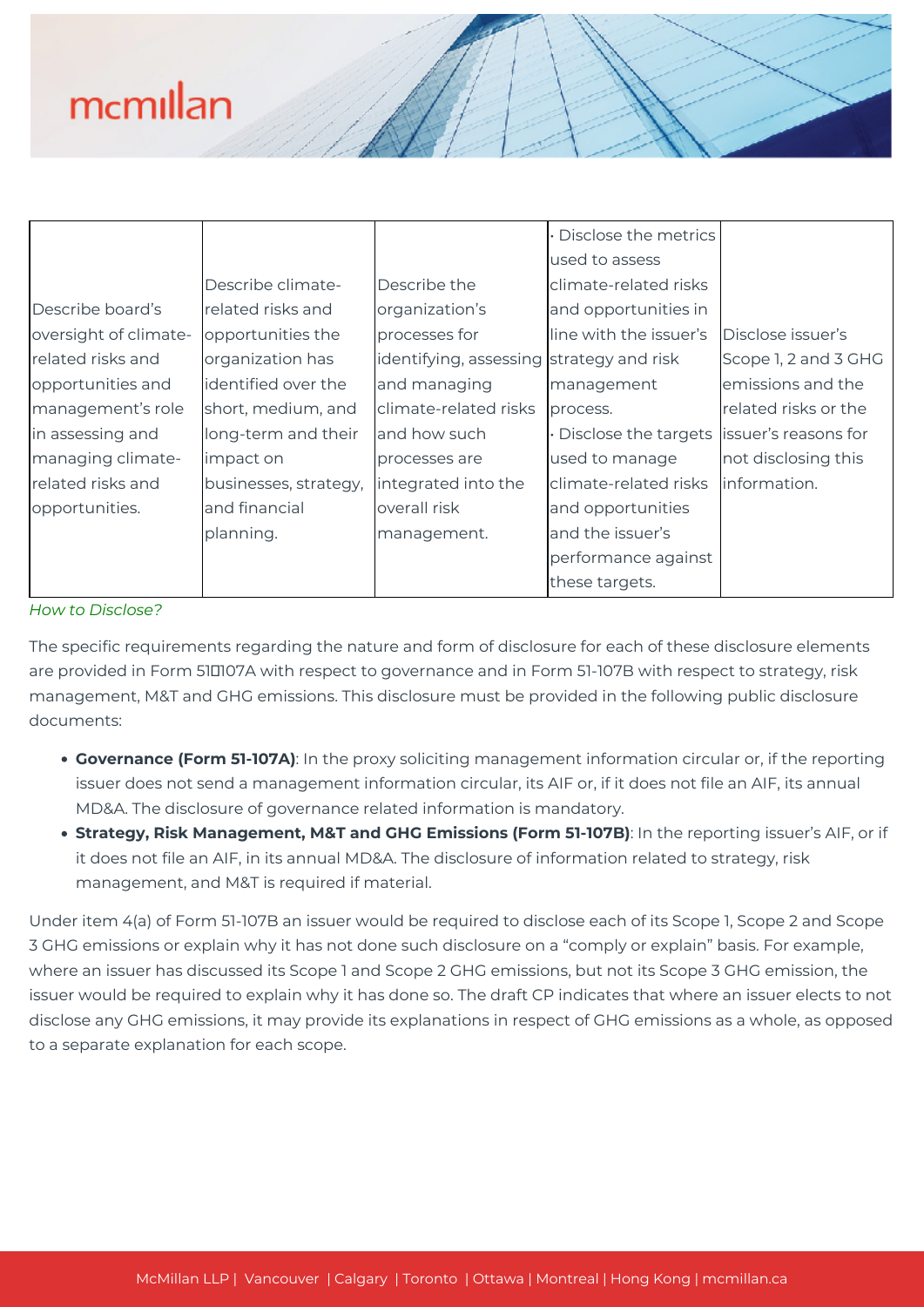Further discussion on the carbon footprint calculations and scope of GHG emissions is provided below under the section "*Suggested Calculation Standard for the Carbon Footprint and Proposed Alternative GHG Emission Disclosure Regime*".

### *Who Will Disclose?*

Roughly speaking, all reporting issuers, including venture issuers, will be subject to the reporting requirements of NI 51-107 (once adopted). Certain categories of reporting issuers will be excluded from these requirements such as:

- investment funds;
- issuers of an asset-backed security;
- designated foreign issuers or SEC foreign issuers;
- certain exchangeable security issuers used in cross-border M&A transactions; and
- certain credit support issuers and subsidiary entities the parent of which is either: (i) subject to NI 51-107 or (ii) has securities listed or quoted on a U.S. marketplace and in compliance with U.S. marketplace corporate governance disclosure.

### *When to Disclose?*

After the instrument's enactment, the disclosure requirements will be phased in over a one-year period for non-venture issuers (primarily TSX mainboard listed issuers) and over a three-year period for venture issuers (primarily TSX-Venture and CSE listed issuers). The CSA anticipates that NI 51-107 will not come into force prior to December 31, 2022.

Assuming NI 51-107 becomes effective on December 31, 2022 and the issuer has a December 31 financial yearend, the following timeline would apply:

| <b>Issuer Type</b> | <b>Financial Year Covered</b> | <b>Deadline for Disclosure</b> |  |
|--------------------|-------------------------------|--------------------------------|--|
| Non-venture        | FY ending December 31, 2023   | March 2024                     |  |
| Venture            | FY ending December 31, 2025   | <b>April 2026</b>              |  |

In the event a venture issuer graduates to be a non-venture issuer during the period when the instrument only applies to non-venture issuers, the disclosure will not be required for the financial years in which the issuer was a venture issuer.

# **Suggested Calculation Standard for the Carbon Footprint and Proposed Alternative GHG Emission Disclosure Regime**

The CSA suggests the use of the [GHG Protocol Corporate Standard](https://ghgprotocol.org/sites/default/files/standards/ghg-protocol-revised.pdf) (**GHG Protocol**), an international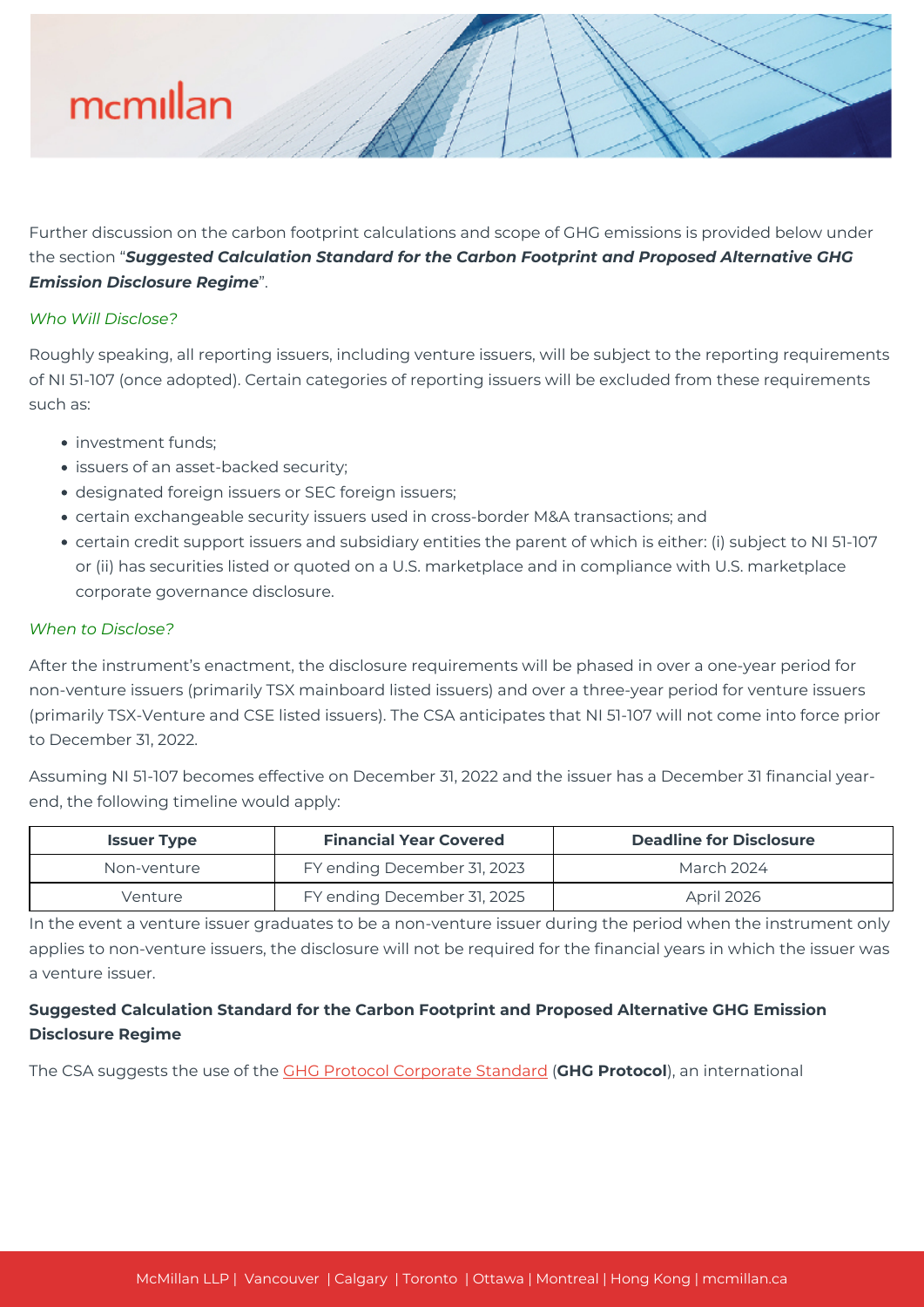recognized framework for measuring GHG emissions developed by the World Resources Institute and the World Business Council for Sustainable Development, to measure GHG emissions. If an issuer chooses to use a standard other than the GHG Protocol, it will need to explain how the standard used is comparable to the GHG Protocol in its AIF or, in the absence of one, in its annual MD&A.

An issuer will be able to incorporate its GHG emission data by reference to another document as long as it clearly identifies the reference document or excerpt of it and such information is filed on SEDAR prior to or concurrently with the new 51-107 disclosure.

The GHG Protocol classifies a company's emission into three scopes:

- **Scope 1**: These are direct emissions from owned or controlled sources, such as the company's facilities and the company's vehicles.
- **Scope 2**: These are indirect emissions from the generation of purchased of energy by the issuer, such as electricity, steam, heating and cooling.
- **Scope 3**: These are all indirect emissions (not included in Scope 2) that occur in the value chain of the reporting company and includes both upstream and downstream emissions.

# *Particularity of Scope 3 Emissions*

Scope 3 emissions are usually hard to quantify, but often represent the biggest GHG emissions of an issuer. These emissions are divided into 15 categories.

Examples of upstream Scope 3 emissions categories are: purchased goods and services, capital goods, upstream transportation and distribution, waste from operations, business travel, employee commuting and upstream leased assets. Examples of Scope 3 downstream emissions categories are: downstream transportation and distribution, processing of sold products, use of sold products, end-of-life treatment of sold products, downstream leased assets, franchises and investments.

### *Alternative GHG Emission Disclosure Approach Proposed for Comment*

With respect to the disclosure of GHG emissions, the CSA is consulting on an alternative approach that would only require issuers to make a Scope 1 GHG emissions disclosure (i.e., direct GHG emissions) either a) when that information is material, or b) in all cases. Scope 2 and Scope 3 disclosures would not be mandatory under the alternative approach, but the issuer would have to comply or explain.

# **No Scenario Analysis**

Under the proposed NI 51-107, issuers would not be required to undertake scenario analysis using a Paris-aligned scenario such as the International Energy Agency's [Net Zero by 2050 Scenario](https://www.iea.org/data-and-statistics/data-product/net-zero-by-2050-scenario) to assess the potential